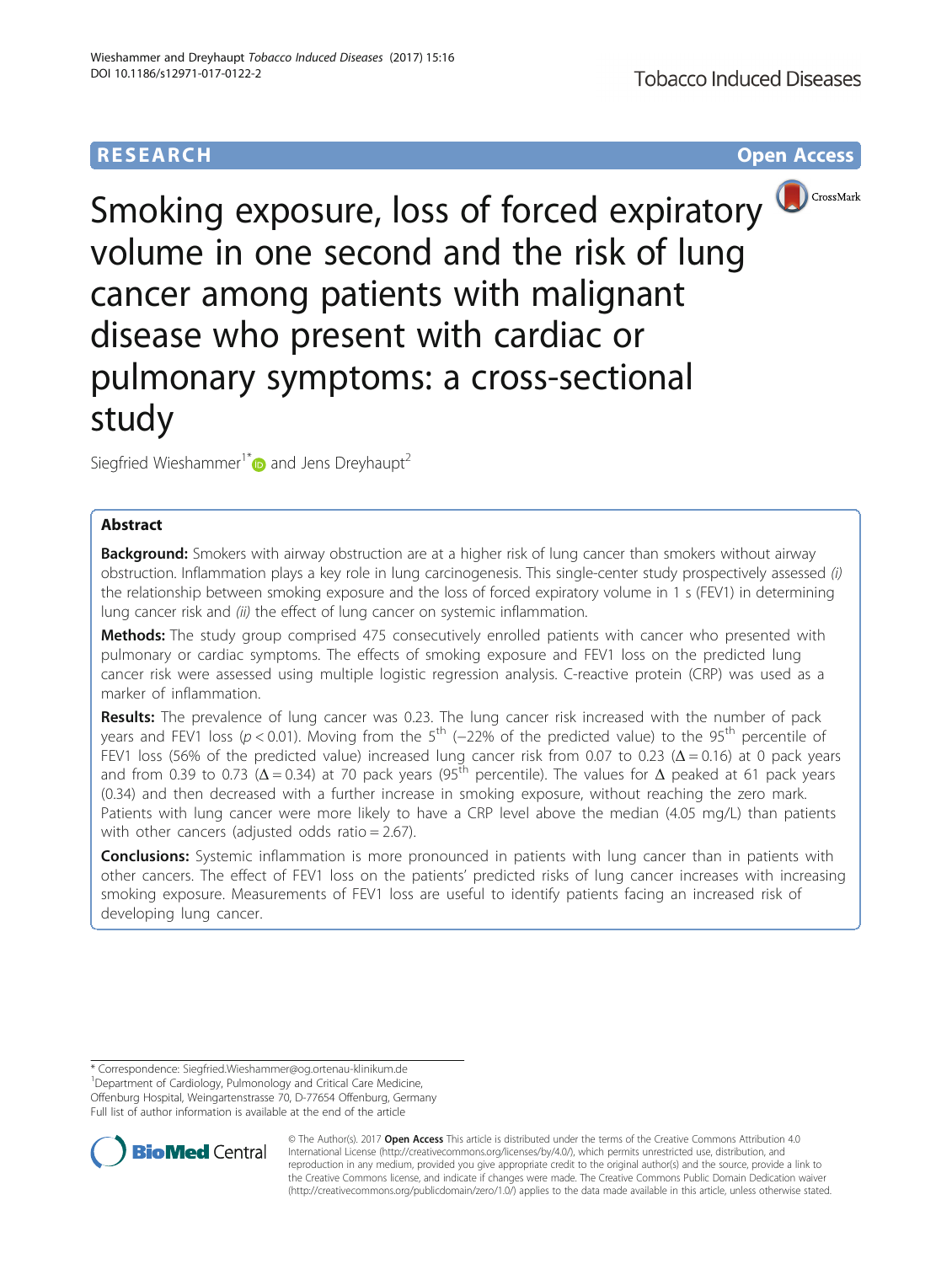## Background

Chronic obstructive pulmonary disease (COPD) and lung cancer co-occur in smokers more frequently than if they were independently caused by smoking. According to epidemiological studies, the lung cancer risk increases with decreasing forced expiratory volume in 1 s (FEV1) after adjusting for the smoking dosage [\[1, 2](#page-7-0)]. As reported in a meta-analysis, even a slight decrease in the FEV1 from > 100 to 90% of the predicted value increased the adjusted risk for lung cancer 1.30-fold in men and 2.64-fold in women [\[3](#page-7-0)]. These risks were increased by 2.23-fold in men and 3.97-fold in women exhibiting an FEV1 of 70% of the predicted value. In addition to smoking exposure, several mechanisms may account for the link between lung cancer and FEV1 loss, including a genetic overlap between both entities. Shared genetic pathways to disease development may predispose the small airways of susceptible smokers to oxidative stress and the accumulation of inflammatory cells. Fibrosis, inflammation of the small airways and the presence of luminal exudates are both features of COPD and carcinogenic risk factors. The extents to which these processes occur correlate with the rate of FEV1 loss [[4](#page-7-0)]. Therefore, FEV1 loss may be considered a quantitative surrogate marker of the smoking-induced carcinogenic damage to the airways. The purpose of this study was to further delineate the relationship between smoking exposure and FEV1 loss in determining patients'

risks of lung cancer. Secondary objectives were to determine (i) whether patients with lung cancer differ from patients with other cancers with respect to the degree of systemic inflammation, and (ii) whether the effect of smoking exposure on FEV1 loss differs in patients with lung cancer compared to patients with other cancers.

## **Methods**

## Patients

This prospective single-center study included 586 consecutively enrolled patients with a history of either previous or active malignant disease who were referred from primary care, oncology, or radio-oncology to the pulmonology or cardiology service of an academic teaching hospital between May 2007 and October 2014 because of dyspnea, cough, chest pain, pulse irregularities, or exercise intolerance. All but 8 patients were outpatients, and none were confined to bed. We excluded 111 patients for the reasons presented in Fig. 1, resulting in the inclusion of 475 patients in the analysis.

## Diagnostic procedures

The patients underwent an examination to identify lung and heart disease that included a medical history, smoking history, chest X-ray and spirometry, as well as an

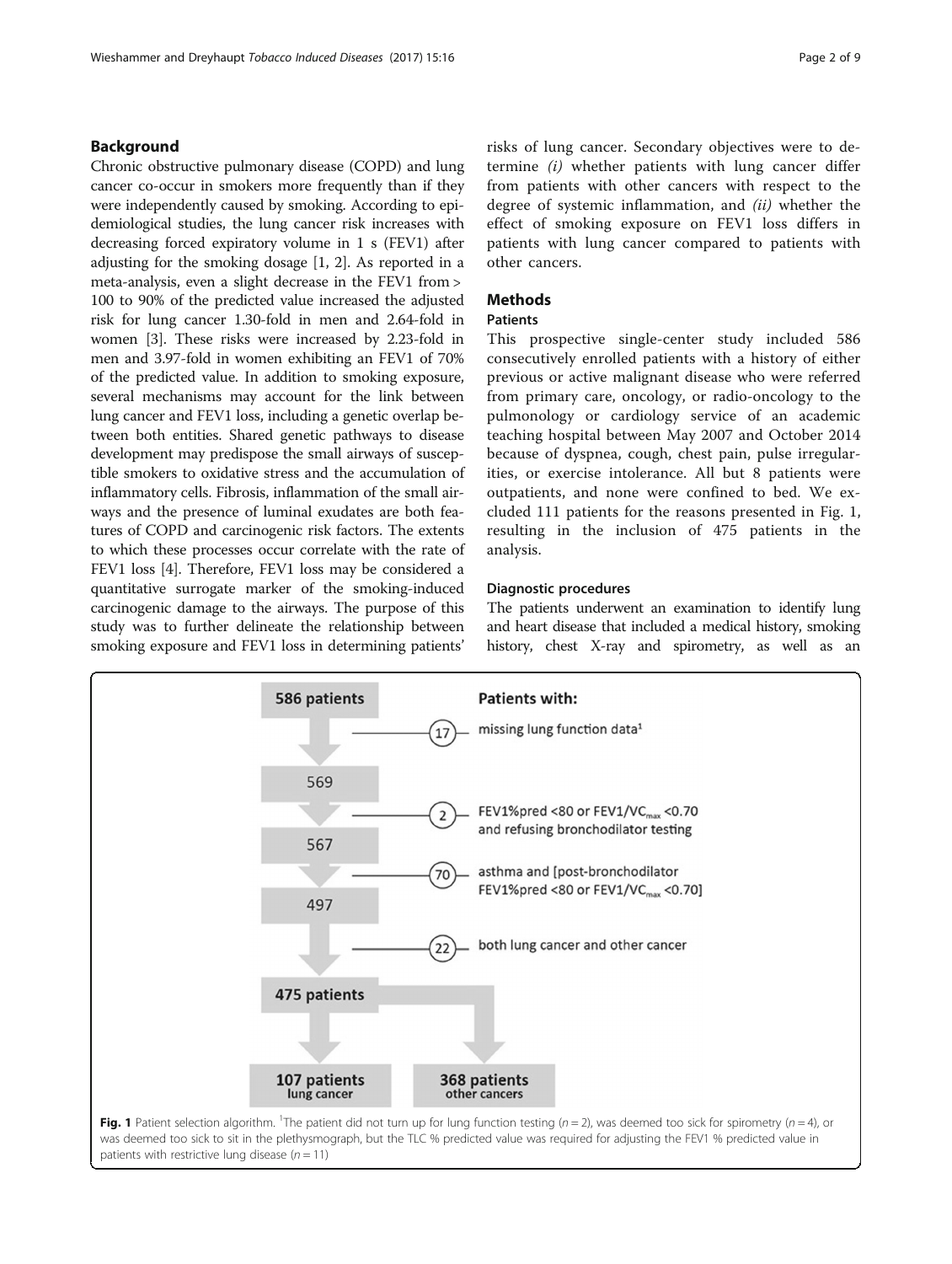electrocardiogram and an echocardiogram, as previously described [\[5](#page-7-0)]. Further tests were performed when indicated. The European Respiratory Society predicted values for normal lung volumes were utilized [\[6\]](#page-7-0). Patients exhibiting an FEV1 < 80% of the predicted value or an FEV1/forced expiratory vital capacity (FVC) ratio < 0.70 and patients with a history or suspicion of bronchial asthma underwent bronchodilator testing with 400 μg of salbutamol from a metered dose inhaler via a Volumatic spacer (GlaxoSmithKline, Munich, Germany). The maximum values for FEV1 and vital capacity (VC) obtained either before or after bronchodilator testing were used for further analysis. Patients with a VC < 80% of the predicted value underwent body plethysmography to determine total lung capacity (TLC). In patients exhibiting both an  $FEV1 < 80\%$  of the predicted value and a TLC < 80% of the predicted value, the FEV1 % predicted value was adjusted for the degree of restriction (i) by dividing the FEV1 % predicted value by [0.01 x TLC % predicted] if the TLC % predicted value was greater than the VC % predicted value and  $(ii)$  by dividing the FEV1 % predicted value by [0.01 x VC % predicted] if the VC % predicted value was greater than or equal to the TLC % predicted value. The lifetime active smoking exposure was measured in pack years. Assuming 20 cigarettes per pack, this value is equal to the number of packs of cigarettes smoked per day multiplied by years of consumption. A web-based pack year calculator [\(www.smokingpackyears.](http://www.smokingpackyears.com/) [com/](http://www.smokingpackyears.com/)) that accounted for varying smoking habits over the years was used. The FEV1 loss % predicted was calculated as [100% - FEV1 % predicted].

The serum C-reactive protein (CRP) levels were measured using a highly sensitive assay (COBAS Integra, CRPLX, Roche Diagnostics, Mannheim, Germany). The lower limit of detection for the CRP levels was 0.71 mg/ L. A value of 0.35 mg/L was prospectively assigned to 45 patients with undetectable CRP levels, as previously done in this cohort [[5](#page-7-0)]. The estimated glomerular filtration rate (eGFR) was also calculated [\[7](#page-7-0)].

## Data analysis

Patients were stratified into three groups according to the level of FEV1 loss to determine whether even a slight FEV1 loss (0–20% predicted value) was associated with an increased risk of lung cancer; i.e., < 0% predicted (stratum 1), 0–20% predicted (stratum 2) and > 20% predicted (stratum 3). A univariate logistic regression analysis was used to evaluate the association, which was presented as an odds ratio (OR) and 95% confidence interval (CI), between FEV1 loss stratum membership and the presence of lung cancer. This association was tested in unadjusted and adjusted models that controlled for smoking exposure in pack years. Patients exhibiting an FEV1 loss of < 0% predicted formed the reference group.

A risk prognosis model based on multiple logistic regression analysis was used to evaluate the association between active smoking exposure and FEV1 loss with the risk of lung cancer. The difference in risk  $(\Delta)$  at an FEV1 loss of 56% (95th percentile) and −22% of the predicted values  $(5<sup>th</sup>$  percentile) was normalized to the maximum possible increase in risk for a given smoking exposure as follows:  $\Delta_{\text{norm}} = \Delta/(1 - \text{risk at an FEV1 loss of } -22\% \text{ of }$ the predicted value). In a second step, the association of smoking exposure and FEV1 loss with the predicted risk of lung cancer was adjusted for age and sex.

The CRP levels displayed a skewed distribution and were transformed to their natural logarithms (ln) to achieve normality. A linear regression model was used to analyze the effect of lung cancer on ln (CRP) before adjustment and after the first adjustment for the following prospectively defined confounders: body mass index (BMI) [\[8\]](#page-7-0), age [\[9](#page-7-0)], and eGFR [[10\]](#page-7-0) as continuous variables, and the smoking status at the time of referral (current ver-sus never or ex-smoker) [[11](#page-7-0)], sex [[12](#page-7-0)], and the presence of active malignant disease or heart disease [[13](#page-7-0)] (see Table [1](#page-3-0) for definition) as categorical variables. In the second step, the values for ln (CRP) were additionally adjusted for FEV1 loss. The change in the standardized regression coefficient (β) was used to determine the extent to which the second adjustment attenuated the effect of lung cancer on ln (CRP) compared to the first adjustment. A sensitivity analysis was conducted to assess the effect of choosing a value of 0.35 mg/L for patients with undetectable CRP levels. This analysis compared the results obtained with 0.35 mg/L with those obtained with CRP values of 0.01 mg/L and 0.70 mg/L, respectively.

The effect of smoking exposure on FEV1 loss was separately analyzed for patients with lung cancer and patients with other cancers using linear regression.

Given the exploratory nature of this study, the test results should not be interpreted as confirmatory, and no adjustments for multiple tests were performed. A pvalue < 0.05 was considered significant. The analyses were performed using SAS version 9.4 (SAS Institute, Chicago, IL, USA).

## Results

Table [1](#page-3-0) shows the demographic and clinical characteristics of the entire study group and their distribution according to the three strata of FEV1 loss. We observed 408 malignancies in the 368 patients with other cancers. Of the 40 patients with multiple tumors, 30 had different tumors. The most frequent entities were the following: breast cancer ( $n = 105$ ), prostate cancer ( $n = 56$ ), colorectal cancer ( $n = 37$ ), and lymphomas ( $n = 70$ ). Active malignant disease was present in 68% of the 107 patients with lung cancer and in 28% of patients with other cancers ( $p < 0.01$ ).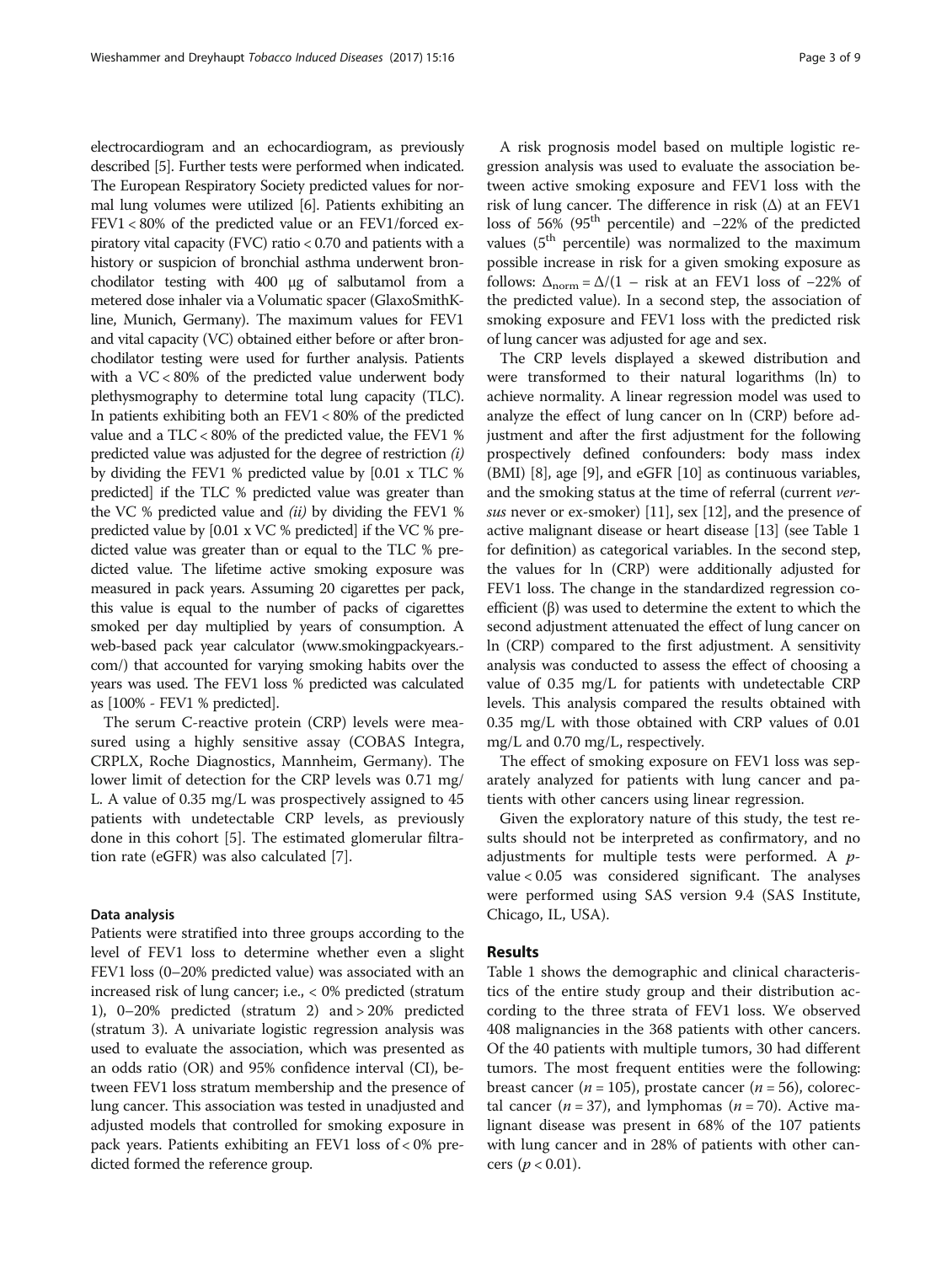<span id="page-3-0"></span>Table 1 Demographic and clinical characteristics in the entire study group and in the three strata of FEV1 loss

|                                                 | All patients<br>$n = 475$    | Stratum 1<br>FEV1 loss <0% pred.<br>$n = 153$ | Stratum 2<br>FEV1 loss 0-20% pred.<br>$n = 203$ | Stratum 3<br>FEV1 loss >20% pred.<br>$n = 119$ | Test for trend<br>(without adjustment) |
|-------------------------------------------------|------------------------------|-----------------------------------------------|-------------------------------------------------|------------------------------------------------|----------------------------------------|
| Demographic characteristics                     |                              |                                               |                                                 |                                                |                                        |
| Male : female $(\%)$                            | 56.2 : 43.8                  | 45.8:54.3                                     | 54.2:45.8                                       | 73.1:26.9                                      | < 0.01 <sup>b</sup>                    |
| Age [years]                                     | $67.9 \pm 11.2$ <sup>a</sup> | $68.1 \pm 11.0$                               | $67.5 \pm 11.8$                                 | $68.4 \pm 10.7$                                | 0.78c                                  |
| Smoking status                                  |                              |                                               |                                                 |                                                |                                        |
| Current (%)                                     | 9.1                          | 6.5                                           | 7.9                                             | 14.3                                           |                                        |
| Ever $(\% )$                                    | 39.8                         | 18.3                                          | 35.5                                            | 74.8                                           | < 0.01 <sup>b</sup>                    |
| Never $(\% )$                                   | 51.2                         | 75.2                                          | 56.7                                            | 10.9                                           |                                        |
| Pack-years                                      | $0$ [0, 30]                  | 0 [0, 0]                                      | 0 [0; 20]                                       | 40 [20:60]                                     | < 0.01 <sup>d</sup>                    |
| Clinical characteristics                        |                              |                                               |                                                 |                                                |                                        |
| Asthma (%)                                      | 22.1                         | 26.8                                          | 31.5                                            | 0.0                                            |                                        |
| Lung cancer                                     | 107 {40-38-29}               | $11\{1-7-3\}$                                 | 39 {13 - 12 - 14}                               | 57 {26-19-12}                                  | 0.08 <sup>k</sup>                      |
| Restrictive ventilatory defect (%)              | 13.9                         | 8.5                                           | 18.2                                            | 13.5                                           | 0.03 <sup>b</sup>                      |
| Heart disease $(\%)^e$                          | 42.7                         | 38.6                                          | 43.8                                            | 46.2                                           | 0.41 <sup>b</sup>                      |
| Active malignant disease (%) <sup>f</sup>       | 37.3                         | 26.1                                          | 38.4                                            | 49.6                                           | < 0.01 <sup>b</sup>                    |
| BMI [ $kg/m2$ ]                                 | $27.6 \pm 5.4$               | $27.6 \pm 4.8$                                | $28.2 \pm 5.4$                                  | $26.8 \pm 6.0$                                 | 0.09 <sup>c</sup>                      |
| eGFR <sup>9</sup> [mL/min/1.73m <sup>2</sup> ]  | $82$ [68; $96$ ]             | 82 [67; 92]                                   | 84 [68: 99]                                     | 81 [65; 96]                                    | $0.25^{d}$                             |
| CRP [mg/L]                                      | 4.05 [1.60; 11.10]           | $2.10$ [1.10; 6.80]                           | 3.85 [1.70; 10,00]                              | 7.80 [3.30; 18.50}                             | < 0.01                                 |
| FEV1 loss $\lceil\% \rceil$ pred.] <sup>h</sup> | 7 [-4, 21]                   | $-10$ [ $-17, -4$ ]                           | 9[5, 14]                                        | 40 [31, 54]                                    |                                        |

 $^{\circ}$ Mean value  $\pm$  1 standard deviation

<sup>b</sup>Chi square test

<sup>c</sup>One way analysis of variance

d Kruskal-Wallis test

e<br>History of coronary artery disease defined as either angiographically proven coronary artery disease or a hospital diagnosis of myocardial infarction, presence of atrial fibrillation, impaired left ventricular systolic function (ejection fraction <50%), significant valvular heart disease, pulmonary hypertension, or left ventricular hypertrophy. Comprehensive definitions of these conditions are in given in reference 3

f Residual tumor at the time of referral or time interval between cancer surgery/end of chemotherapy/radiotherapy and referral <3 months

<sup>g</sup>Estimated glomerular filtration rate

h FEV1 loss [% predicted] = 100% - FEV1 % predicted

i Numbers of patients with {squamous cell cancer – adenocarcinoma – other histologic subtype} <sup>j</sup>

<sup>j</sup>Median value, with interquartile range in brackets

k<br>Fisher's exact test, distribution of histologic subtypes<br>One way analysis of variance for the log transformed

One way analysis of variance for the log transformed values

The median [interquartile range] time intervals between cancer diagnosis and referral were 0.8 [0.3, 17.7] months for patients with lung cancer and 58.9 [19.5, 121.7] months for patients with other cancers ( $p < 0.01$ ). The time interval between the cancer diagnosis and referral was > 5 years in 10% of patients with lung cancer and in 49% of patients with other cancers. Of the 29 patients with lung cancer who were diagnosed > 1 year before referral, none continued to smoke after receiving this diagnosis. The median time interval between the lung cancer diagnosis and referral was 42.0 [24.5, 116.5] months in this subgroup. Fourteen of the 29 patients exhibited an FEV1 ranging from < 80–50% of the predicted value, and 3 patients exhibited an FEV1 < 50% of the predicted value. The median time interval between the first cancer diagnosis and referral was 73.8 [39.1, 147.5] months in patients with other cancers who were diagnosed > 1 year prior to referral. Sixteen of these 308 patients were current smokers at the time of referral.

A restrictive ventilatory defect was present in 66 patients, 37 of whom had evidence of pulmonary restriction (parenchymal lung disease, 16 patients; prior lung resection surgery, 21 patients), and 19 had extra-pulmonary restriction due to the presence of pleural effusion  $(n = 8)$ , pleural fibrosis ( $n = 5$ ) or diaphragm paralysis ( $n = 6$ ). Ten

patients had no evidence of an underlying benign pleuropulmonary disease or diaphragm weakness.

The patients exhibiting an FEV1 loss from 0 to 20% of the predicted value had a higher odds of lung cancer than patients assigned to the reference group before (OR 3.07, 95% CI 1.52–6.22) and after adjustment (OR 2.61, 95% CI 1.26–5.45) for smoking exposure. Both smoking exposure and FEV1 loss were associated with the predicted risk of lung cancer  $(p < 0.01)$ , as illustrated in Fig. [2](#page-4-0). The risk of lung cancer was 0.07 at 0 pack years if the FEV1 loss was at the  $5<sup>th</sup>$  percentile (−22% of the predicted value). Moving up the trajectory from the  $5<sup>th</sup>$  to the 95<sup>th</sup> percentile for FEV1 loss (56% of the predicted value) while the smoking exposure was maintained at 0 pack years, increased the lung cancer risk to 0.23 ( $\Delta$  = 0.16;  $\Delta_{\text{norm}} = 0.18$ ). At the 95<sup>th</sup> percentile of smoking exposure (70 pack years), an increase from the  $5<sup>th</sup>$  to the 95<sup>th</sup> percentile for FEV1 loss increased the risk of lung cancer from 0.39 to 0.73 ( $\Delta = 0.34$ ;  $\Delta_{\text{norm}} = 0.55$ ). The values for  $\Delta$  increased from 0.16 at 0 pack years, to 0.24 at 20 pack years, to 0.31 at 40 pack years, and the values reached their maximum (0.34) at 61 pack years, followed by a decrease with a further increase in smoking exposure without reaching the zero mark, as illustrated in Fig. [3](#page-4-0). This figure also shows that the graph  $\Delta_{\text{norm}}$  versus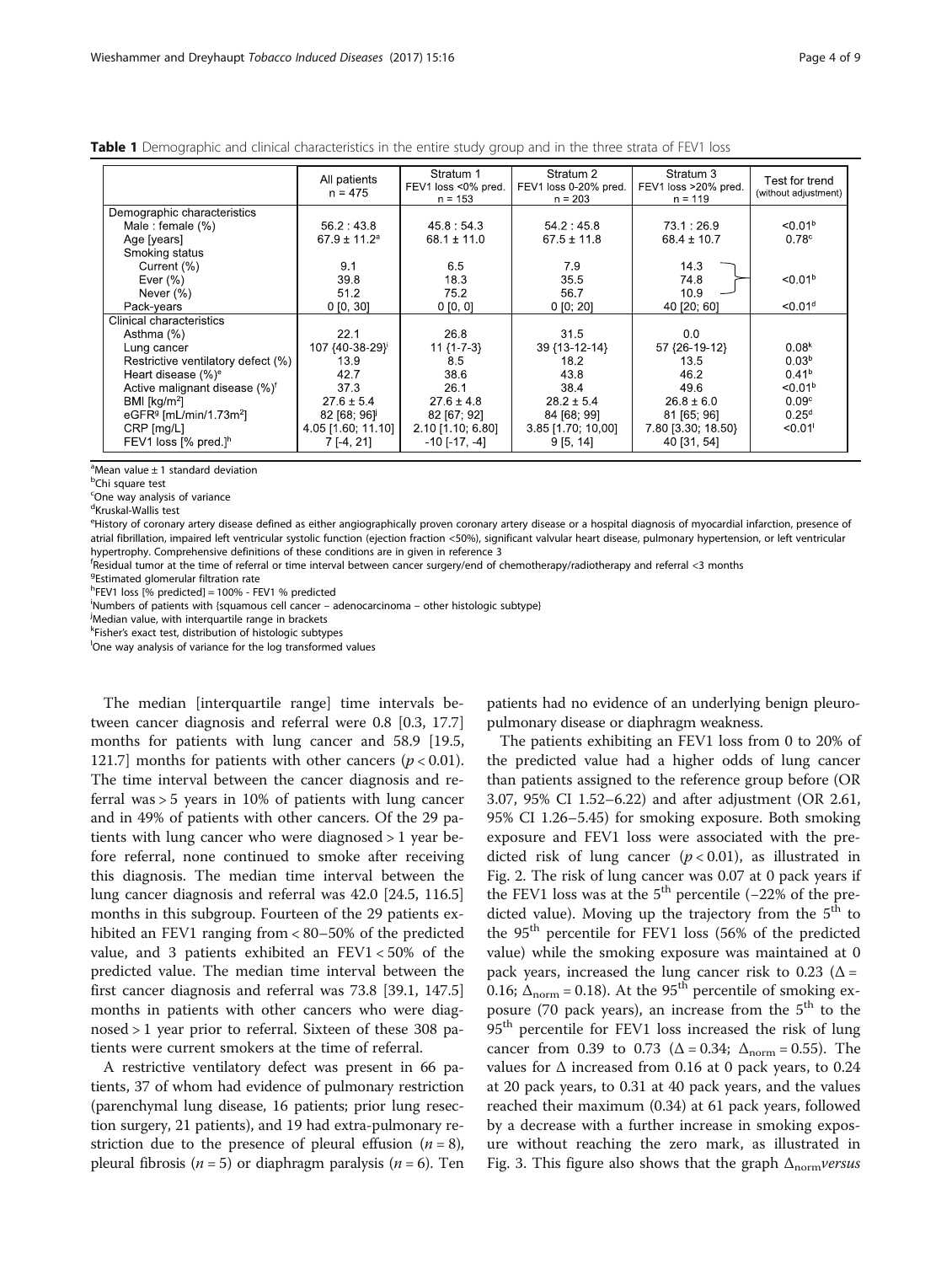<span id="page-4-0"></span>

number of pack years exhibited an almost linear increase from 0 to approximately 70 pack years and flattened out beyond this level of smoking exposure without reaching a plateau. The effects of smoking exposure and FEV1 loss on the predicted risk of lung cancer remained significant ( $p < 0.01$ ) after adjustment for age ( $p = 0.48$ ) and sex  $(p = 0.06)$ .

Among the 107 patients with lung cancer (83 men and 24 women), 14 (1 man and 13 women) and 93 (82 men and 11 women) were never smokers and ever smokers, respectively. Squamous cell carcinoma was diagnosed in



40 patients (37%), followed by adenocarcinoma ( $n = 38$ ; 36%) and other subtypes ( $n = 29$ ; 27%). Ever smokers with an FEV1 loss > 20% of the predicted value had higher odds of lung cancer than smokers with an FEV1 loss that did not exceed 20% (OR 2.69, 95% CI 1.60– 4.63). This odds ratio remained significant after adjusting for smoking exposure (OR 2.13, 95% CI 1.21–3.75). When restricting the analysis to the 203 patients who had  $a \ge 10$  pack-year history of smoking  $(36 \mid 20-50]$ pack years), the patients with an FEV1 loss > 20% of the predicted value ( $n = 104$ ; 40 [30–60] pack years) had a higher odds of lung cancer (OR 2.04, 95%-CI 1.16–3.58) than patients with an FEV1  $\text{loss} \leq 20\%$  of the predicted value ( $n = 99$ ; 30 [15–50] pack years).

The 177 patients with active malignant disease had higher ( $p < 0.01$ , t-test for log transformed values) CRP levels  $(8.40 \text{ } [3.50-26.20] \text{ mg/L})$  than patients with inactive disease  $(2.50 \, [1.30-6.60] \, mg/L)$ . The mean log transformed values for ln (CRP) were higher in the patients with lung cancer than in the patients with other cancers in the unadjusted analysis (2.40 vs 1.24). Patients with lung cancer were approximately four times more likely to have a CRP level above the median (4.05 mg/L) than patients with other cancers (OR 4.49, 95% CI 2.74–7.35). The effect of lung cancer on ln (CRP) remained significant (2.18 vs 1.49) after adjusting for BMI ( $p = 0.05$ ), age (*n.s.*), eGFR (*n.s.*), smoking status at the time of referral ( $p = 0.02$ ), sex (*n.s.*), the presence of active malignant disease ( $p < 0.01$ ), and the presence of heart disease ( $p = 0.03$ ). After the additional adjustment for FEV1 loss ( $p < 0.01$ ), ln (CRP) and smoking status at the time of referral were no longer associated ( $p = 0.63$ ),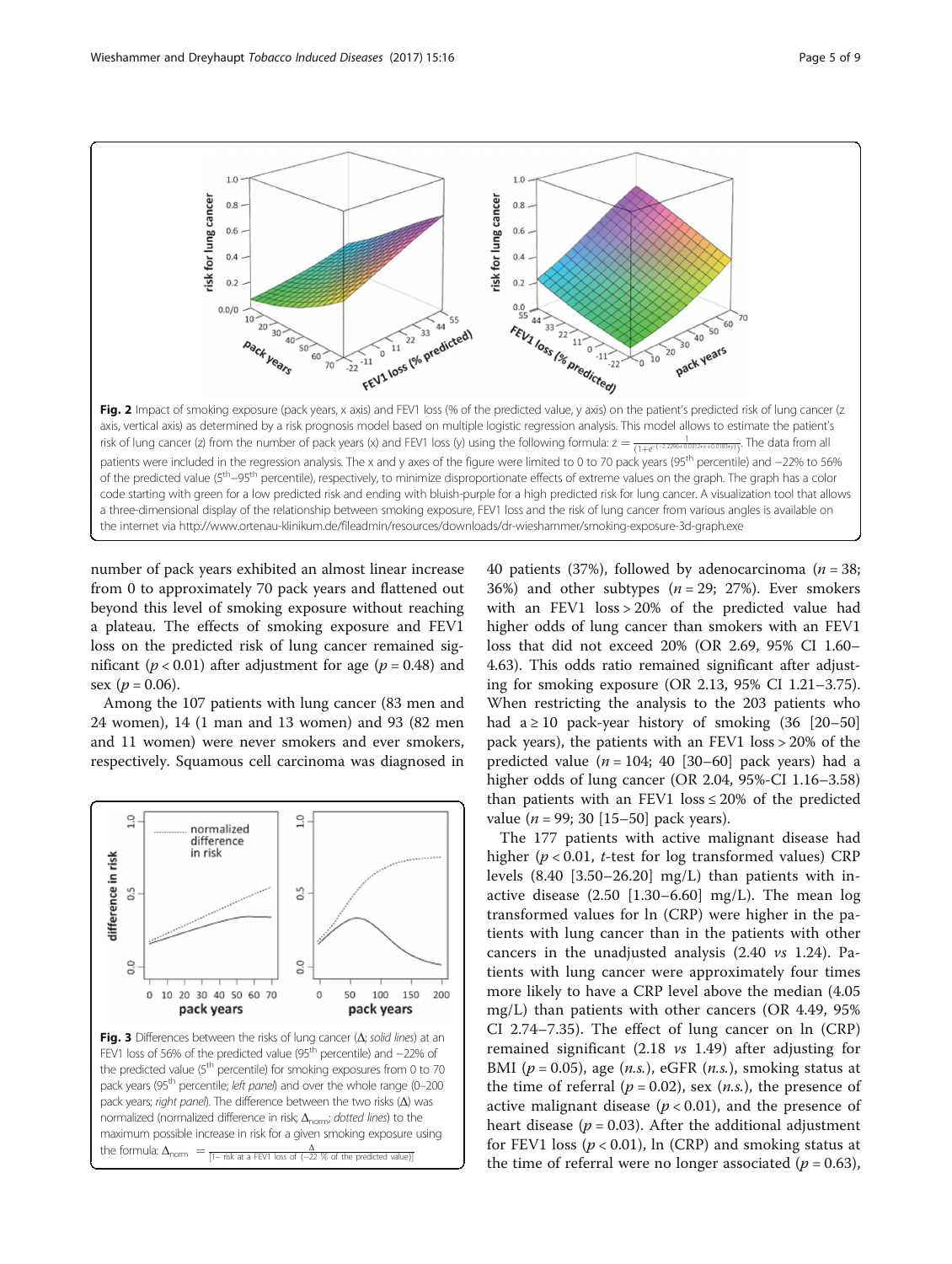whereas the effects of BMI ( $p = 0.02$ ), the presence of active malignant disease ( $p < 0.01$ ), and the presence of heart disease ( $p = 0.04$ ) on ln (CRP) persisted. The second adjustment for FEV1 loss attenuated the effect of lung cancer on ln (CRP) by 15.2%, as indicated by the change in β for lung cancer (0.197 *vs* 0.167). In the fully adjusted model, the values for ln (CRP) were still higher in the patients with lung cancer than in patients with other cancers (2.09 vs 1.51). The former group still had a nearly three-fold higher risk of having a CRP level above the median (OR 2.67, 95% CI 1.50–4.75)." Lung cancer" was compared to the other covariates to illustrate the magnitude of the effect of this predictor variable on ln (CRP). In the fully adjusted model, "lung cancer" had a 2.19-fold greater effect on ln (CRP) than "heart disease" and the same effect as an increase in FEV1 loss of 47% of the predicted value. Choosing a CRP value of 0.35 mg/L for patients with undetectable CRP values had a negligible effect on the results of the regression analyses and no effect on the CRP values presented in the table.

The effect of smoking exposure on FEV1 loss differed in patients with lung cancer compared to patients with other cancers. Figure 4 shows that the slope of this relationship was higher in patients with other cancers (4.6% predicted per 10 pack years vs 2.7% predicted per 10 pack years,  $p = 0.03$ ), whereas the baseline level at 0 pack years was higher in patients with lung cancer (15.2% *vs* 1.3% predicted,  $p < 0.01$ ). The 95% CIs of the two curves began to overlap at approximately 30 pack years. The estimated crossover point was at 74 pack years, corresponding to an FEV1 loss of 36% of the predicted value.



## **Discussion**

The principal findings of this study are that FEV1 loss is a predictor of lung cancer risk after controlling for smoking exposure and that this effect of FEV1 loss increases with increasing smoking exposure. A FEV1 loss of 20% of the predicted value is often considered the upper limit of the normal range. An increase in FEV1 loss from a median value of −10% (stratum 1) to even as little as 9% of the predicted value (stratum 2) was associated with increased risk of lung cancer after adjusting for smoking exposure. Among the 153 patients assigned to stratum 1, 18.3% were ever smokers, and 7.2% had lung cancer. Stratum 1 membership does not imply that no smoking-related FEV1 loss had occurred because the pre-exposure values of FEV1 loss were not available. Our data only allowed for a single comparison of an individual's FEV1 loss with the external predicted values. Even an FEV1 loss < 0% of the predicted value may be significantly higher than this individual's true normal value.

The predicted values for lung cancer risk lie within the range of  $[0-1]$ . A patient with a risk close to 1 due to a high smoking exposure is less able to increase his or her FEV1 loss-related risk when moving from the  $5<sup>th</sup>$  (-22%) of the predicted value) to the  $95<sup>th</sup>$  percentile (56% of the predicted value) of this variable than a never smoker. This limitation of  $\Delta$  gives  $\Delta_{\text{norm}}$  an advantage as an outcome variable. In a patient with a smoking exposure of 70 pack years who moved from the  $5<sup>th</sup>$  to the 95<sup>th</sup> percentile of FEV1 loss, the lung cancer risk increased by 0.34, which was approximately two-fold higher than the increase observed in never smokers  $(\Delta = 0.16)$ . The values for  $\Delta_{\rm norm}$  showed an almost linear increase up to approximately 70 pack years and then levelled off without reaching a plateau up to an exposure of 200 pack years. Our data are inadequate to obtain a firm conclusion on this point because only 21 patients reported a smoking exposure above 70 pack years, 11 of whom had lung cancer. Furthermore, the effect of smoking exposure on lung cancer risk becomes so dominant at  $\geq 70$ pack years that the impact of FEV1 loss as an additional predictive variable is difficult to recognize.

Current guidelines recommend criteria for selecting individuals without symptoms and signs of lung cancer for screening using low-dose helical computed tomography. These criteria include patients  $(i)$  50 years of age or older (*ii*) with a  $\geq$  20 pack-year history of smoking and (*iii*) the presence of at least one additional risk factor, such as radon exposure, occupational exposure, a cancer history, a family history of lung cancer in first-degree relatives, pulmonary fibrosis, or COPD [\[14](#page-7-0)]. In this study, an FEV1 loss > 20% of the predicted value was associated with increased odds of lung cancer among smokers with  $a \ge 10$  pack-year history. Thus, in addition to calculating the number of pack years, measurements of FEV1 loss are useful as a diagnostic tool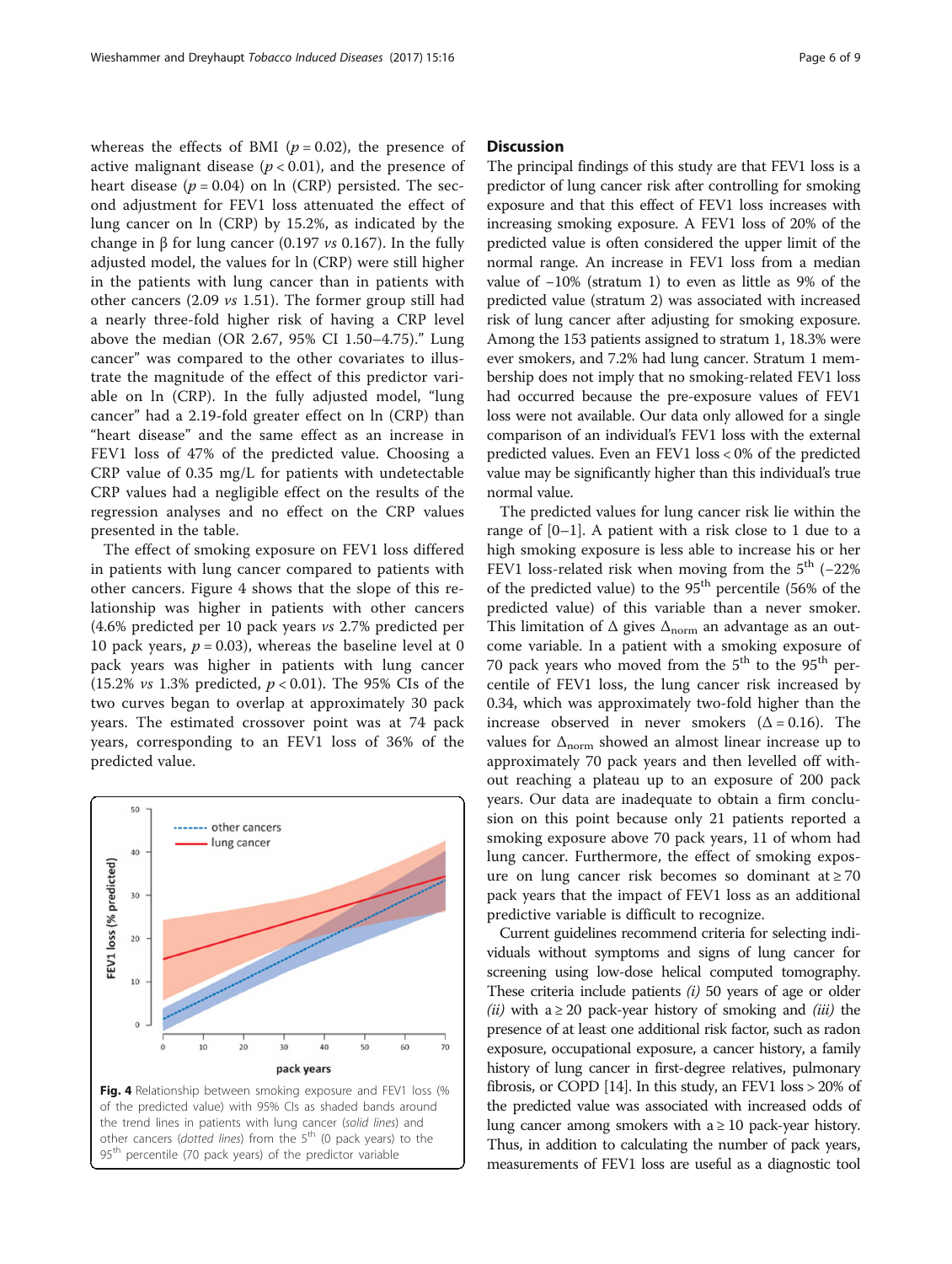to identify smokers who are facing a particularly high risk of developing lung cancer.

Our data cannot determine whether FEV1 loss is a direct driving factor in lung carcinogenesis. We presume that FEV1 loss is more of a surrogate marker of the carcinogenic damage and the extent of disease progression rather than a direct participant in the underlying disease process.

The prevalence values for lung cancer and COPD were 40 and 44% among ever smokers, respectively. Epidemiological studies of the general population have shown that the majority of ever smokers do not develop lung cancer or COPD. The lifetime risk of lung cancer is only 15% among ever smokers. Approximately 50–80% of patients with lung cancer have COPD. Although the traditional view has been that the prevalence of COPD among ever smokers is only 20–30% [\[15\]](#page-7-0), one study suggested that as many as one in two smokers may eventually develop COPD, provided that they live long enough [\[16](#page-7-0)]. The inclusion criteria of our study are crucial for interpreting the results. The presence of both a previous or active cancer and cardiac or pulmonary symptoms were prerequisites for inclusion. The cohort did not include any healthy smokers. A smoker who was less susceptible to developing COPD was more likely to be asymptomatic and thus less likely to be included in this study than a COPDsusceptible smoker. Hence, our findings overestimate the strength of the relationship between smoking exposure and FEV1 loss, particularly in patients with other cancers. This referral bias does not invalidate the main finding of our study. Rather, the study design provides insights into the relationship between smoking exposure and FEV1 loss in determining lung cancer risk as if it were viewed under a magnifying glass.

We included patients with asthma without evidence of airway obstruction and did not exclude patients with restrictive ventilatory defects. As shown in Table [1](#page-3-0), the FEV1 loss strata 1 and 2 were well balanced with respect to patients with asthma, whereas patients with restrictive ventilatory defects were not evenly distributed across the three strata of FEV1 loss. There is no epidemiologic evidence of an association between asthma and lung cancer [[17\]](#page-7-0), and none of our information suggests that the inclusion of patients with asthma introduced any bias. In patients with restrictive ventilatory defects, the FEV1 % predicted values were adjusted for the VC % predicted values instead of the TLC % predicted values if the VC % predicted value was greater than TLC % predicted value [\[18](#page-7-0)]. This adjustment was made  $(i)$  because the VC % predicted value is less subject to measurement error than the TLC % predicted value and (ii) to maintain a minimum difference between the measured and adjusted FEV1 % predicted values.

The time interval between cancer diagnosis and lung function testing was  $> 1$  year in 27% of patients with lung cancer and in 84% of patients with other cancers.

Thus, the values for FEV1 loss differed significantly at the two time points in a number of these patients. The rate of decrease in FEV1 varies, with increasing rates observed among current smokers and patients with bronchodilator reversibility or emphysema [[19](#page-7-0)]. Therefore, we refrained from estimating the FEV1 loss at the time of cancer diagnosis by extrapolating backwards in time from the FEV1 loss observed at the time of referral and used the latter value for the statistical analyses.

Direct markers of airway inflammation were not available. The serum CRP level has gained acceptance as an indirect and quantitative marker of airway inflammation. In patients with stable COPD, the serum CRP levels are positively correlated both with FEV1 loss and an accelerated rate of decrease in FEV1 over time [[20](#page-7-0)–[23](#page-8-0)]. If ln (CRP) were only a surrogate marker of FEV1 loss, the second adjustment of ln (CRP) would be expected to equalize the difference in ln (CRP) between patients with lung cancer and patients with other cancers, but this hypothesis was not confirmed. The values for ln (CRP) remained significantly higher in patients with lung cancer after adjusting for FEV1 loss. These findings are consistent with the hypothesis that airway inflammation exerts a unique role in determining the patient's risk of developing lung cancer. Because our data are crosssectional, no causal relationships can be established. Rather, the results of this study are purely descriptive and provide no insights into the time course and interactions by which smoking exposure, FEV1 loss and inflammation influence the development of lung cancer.

This single-center study has further limitations. First, the data on smoking exposure were collected retrospectively. Many patients with symptomatic COPD or lung cancer feel guilty about smoking. Patients with lung cancer or symptomatic COPD who report no or a low smoking exposure might thus have systematically underreported their smoking exposure compared to patients without smoking-related lung disease. If this kind of reporting bias had occurred, the true associations of smoking exposure with lung cancer risk and FEV1 loss were stronger than the values we estimated. We cannot discount this possibility; however, we found no support in the literature for this assumption. Second, the smoking status at the time of referral was not objectively validated. Third, other risk factors for lung cancer – e.g., a family history of lung cancer, the presence of pulmonary fibrosis and exposure to second-hand smoke, radon, gas, asbestos and other substances known to cause lung cancer – were not included in our risk prognosis model due to a paucity of and a lack of data. Fourth, the number of patients with lung cancer was too low to determine sexand age-specific risks and to differentiate between histological types of lung cancer [\[24](#page-8-0)–[26\]](#page-8-0). Fifth, the scope of this study was limited to FEV1 loss and did not address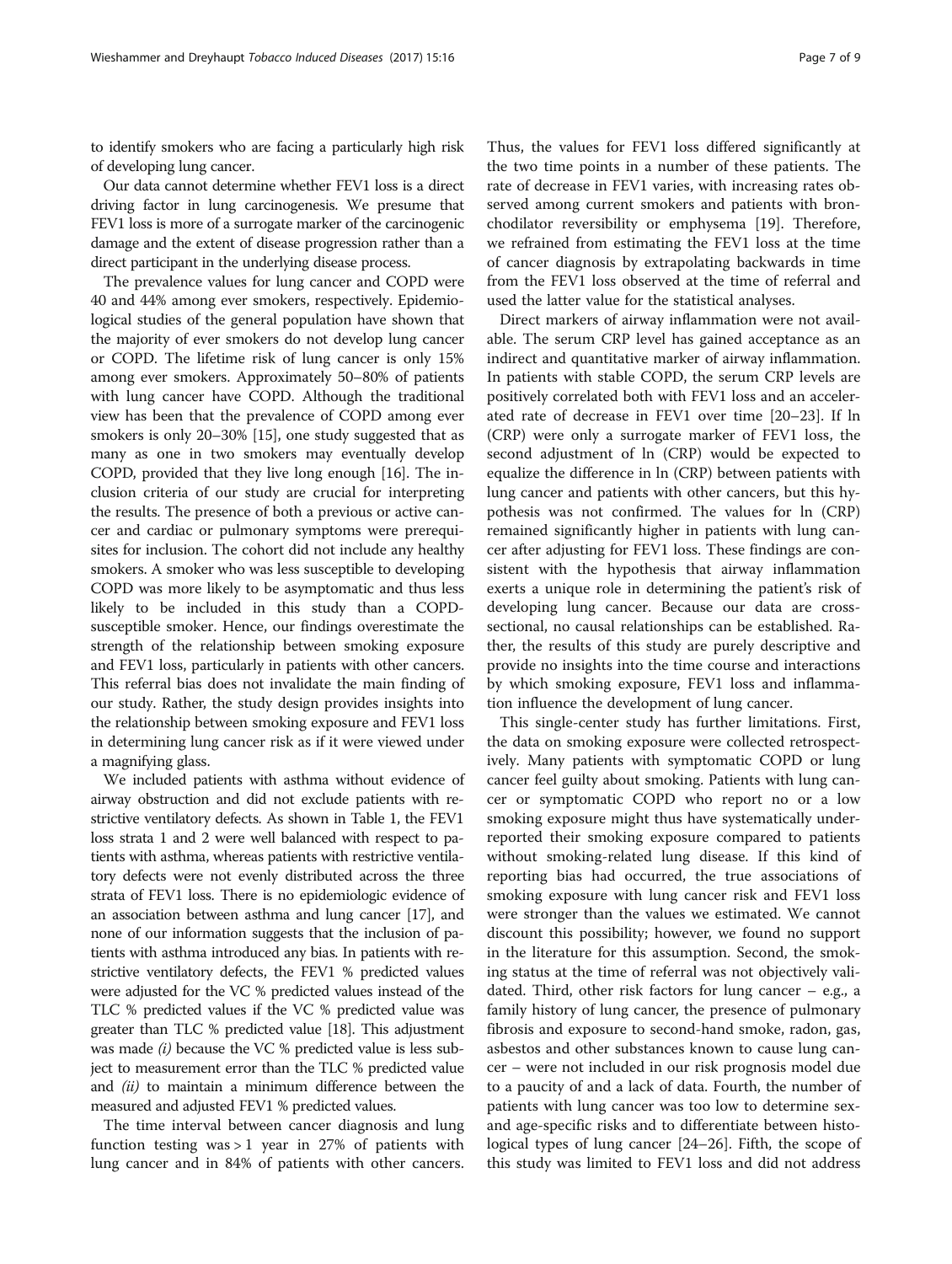<span id="page-7-0"></span>the role of emphysema in determining the patient's predicted risk of lung cancer. Sixth, we did not exclude patients with coexisting acute infections or chronic nonmalignant inflammatory disorders nor did we adjust the ln (CRP) values for these conditions. Hence, the background noise that influenced the CRP level was high. This limitation tends to dilute the effect of inflammation in the lung on the CRP level and therefore does not weaken the strength of our findings. Finally, the 368 patients with other cancers constitute a heterogeneous cohort that is specific to this institution. Our findings are not generalizable to other populations.

## Conclusion

FEV1 loss is a predictor of lung cancer risk. The effect of FEV1 loss on this outcome increases with the level of previous smoking exposure. In addition to calculating the number of pack years, measurements of FEV1 loss are a useful method to identify patients facing an increased risk of developing lung cancer.

#### Abbreviations

BMI: Body mass index; CI: Confidence interval; COPD: Chronic obstructive pulmonary disease; CRP: C-reactive protein; eGFR: Estimated glomerular filtration rate; FEV1: Forced expiratory volume in 1 s; OR: Odds ratio; TLC: Total lung capacity; VC: Vital capacity

#### Acknowledgements

Not applicable.

#### Funding

None.

#### Availability of data and material

All data generated or analysed during this study are included in this published article.

#### Authors' contributions

SW was the principal investigator who conceived the study, recruited the patients and drafted the manuscript. JD co-designed the study and performed the statistical analysis. Both authors read and approved the final manuscript.

## Competing interests

The authors declare that they have no competing interests.

#### Consent for publication

Not applicable.

### Ethics approval and consent to participate

This study was approved by the Ethics Committee of the Baden-Württemberg State Chamber of Physicians and informed consent was obtained.

#### Author details

<sup>1</sup>Department of Cardiology, Pulmonology and Critical Care Medicine, Offenburg Hospital, Weingartenstrasse 70, D-77654 Offenburg, Germany. <sup>2</sup>Institute of Epidemiology and Medical Biometry, University of Ulm, Schwabstrasse 13, D-89075 Ulm, Germany.

## Received: 2 July 2016 Accepted: 28 February 2017 Published online: 09 March 2017

## References

1. Durham AL, Adcock IM. The relationship between COPD and lung cancer. Lung Cancer. 2015;90:121–7. doi:[10.1016/j.lungcan.2015.08.017.](http://dx.doi.org/10.1016/j.lungcan.2015.08.017)

- 2. El-Zein RA, Young RP, Hopkins RJ, Etzel CJ. Genetic predisposition to chronic obstructive pulmonary disease and/or lung cancer: important considerations when evaluating risk. Cancer Prev Res. 2012;5:522–7. doi:[10.](http://dx.doi.org/10.1158/1940-6207.CAPR-12-0042) [1158/1940-6207.CAPR-12-0042](http://dx.doi.org/10.1158/1940-6207.CAPR-12-0042).
- 3. Wasswa-Kintu S, Gan WQ, Man SF, Pare PD, Sin DD. Relationship between reduced forced expiratory volume in one second and the risk of lung cancer: a systematic review and meta-analysis. Thorax. 2005;60:570–5. Erratum in: Thorax. 2005;60:975. doi:[10.1136/thx.2004.037135](http://dx.doi.org/10.1136/thx.2004.037135).
- 4. Calabro E, Randi G, La Vecchia C, Sverzellati N, Marchiano A, Villani M, Zompatori M, Cassandro R, Harari S, Pastorino U. Lung function predicts lung cancer risk in smokers: a tool for targeting screening programmes. Eur Respir J. 2010;35:146–51. doi:[10.1183/09031936.00049909.](http://dx.doi.org/10.1183/09031936.00049909)
- 5. Wieshammer S, Dreyhaupt J, Müller D, Momm F, Jakob A. Limitations of Nterminal pro-B-type natriuretic peptide in the diagnosis of heart disease among cancer patients who present with cardiac or pulmonary symptoms. Oncology. 2016;90:143–50. doi:[10.1159/000443505.](http://dx.doi.org/10.1159/000443505)
- 6. Quanjer PH, Tammeling GJ, Cotes JE, Pedersen OF, Peslin R, Yernault JC. Lung volumes and forced ventilatory flows. Report Working Party Standardization of Lung Function Tests, European Community for Steel and Coal. Official Statement of the European Respiratory Society. Eur Respir J Suppl. 1993;16:5–40. doi:[10.1183/](http://dx.doi.org/10.1183/09041950.005s1693) [09041950.005s1693](http://dx.doi.org/10.1183/09041950.005s1693).
- 7. Levey AS, Coresh J, Greene T, Marsh J, Stevens LA, Kusek JW, van Lente F, for Chronic Kidney Disease Epidemiology Collaboration. Expressing the modification of diet in renal disease study equation for estimating glomerular filtration rate with standardized serum creatinine values. Clin Chem. 2007;53:766–72. doi:[10.](http://dx.doi.org/10.1373/clinchem.2006.077180) [1373/clinchem.2006.077180.](http://dx.doi.org/10.1373/clinchem.2006.077180)
- 8. Dietrich M, Jialal I. The effect of weight loss on a stable biomarker of inflammation, C-reactive protein. Nutr Rev. 2005;63:22–8. doi[:10.1111/j.1753-](http://dx.doi.org/10.1111/j.1753-4887.2005.tb00107.x) [4887.2005.tb00107.x.](http://dx.doi.org/10.1111/j.1753-4887.2005.tb00107.x)
- 9. Rumley A, Emberson JR, Wannamethee SG, Lennon L, Whincup PH, Lowe GD. Effects of older age on fibrin D-dimer, C-reactive protein, and other hemostatic and inflammatory variables in men aged 60-79 years. J Thromb Haemost. 2006;4:982–7. doi:[10.1111/j.1538-7836.2006.01889.x](http://dx.doi.org/10.1111/j.1538-7836.2006.01889.x).
- 10. Stuveling EM, Hillege HL, Bakker SJ, Gans RO, De Jong PE, De Zeeuw D. C-reactive protein is associated with renal function abnormalities in a non-diabetic population. Kidney Int. 2003;63:654–61. doi:[10.1046/j.1523-](http://dx.doi.org/10.1046/j.1523-1755.2003.00762.x) [1755.2003.00762.x](http://dx.doi.org/10.1046/j.1523-1755.2003.00762.x).
- 11. Gan WQ, Man SF, Sin DD. The interactions between cigarette smoking and reduced lung function on systemic inflammation. Chest. 2005;127:558–64. doi[:10.1378/chest.127.2.558.](http://dx.doi.org/10.1378/chest.127.2.558)
- 12. Khera A, Vega GL, Das SR, Ayers C, McGuire DK, Grundy SM, de Lemos JA. Sex differences in the relationship between C-reactive protein and body fat. J Clin Endocrinol Metab. 2009;94:3251–8. doi[:10.1210/jc.2008-2406.](http://dx.doi.org/10.1210/jc.2008-2406)
- 13. Wieshammer S, Dreyhaupt J, Basler B. A link between impaired lung function and increased cardiac stress. Respiration. 2010;79:355–62. doi[:10.1159/000265751.](http://dx.doi.org/10.1159/000265751)
- 14. National Comprehensive Cancer Network Clinical Practice Guidelines in Oncology. Lung cancer screening. Version 1. 2017. [https://www.nccn.org/](https://www.nccn.org/professionals/physician_gls/pdf/lung_screening.pdf) [professionals/physician\\_gls/pdf/lung\\_screening.pdf.](https://www.nccn.org/professionals/physician_gls/pdf/lung_screening.pdf)
- 15. Young RP, Hopkins RJ. How the genetics of lung cancer may overlap with COPD. Respirology. 2011;16:1047–55. doi:[10.1111/j.1440-1843.2011.02019.x](http://dx.doi.org/10.1111/j.1440-1843.2011.02019.x).
- 16. Lundbäck B, Lindberg A, Lindström M, Rönmark E, Jonsson AC, Jönsson E, Larsson LG, Andersson S, Sandström T, Larsson K. Obstructive Lung Disease in Northern Sweden Studies. Not 15 but 50% of smokers develop COPD?– Report from the Obstructive Lung Disease in Northern Sweden Studies. Respir Med. 2003;97:115–22. doi[:10.1053/rmed.2003.1446.](http://dx.doi.org/10.1053/rmed.2003.1446)
- 17. Ramanakumar AV, Parent ME, Menzies D, Siemiatycki J. Risk of lung cancer following nonmalignant respiratory conditions: evidence from two case control studies in Montreal. Lung Cancer. 2006;53:5–12. doi:[10.1016/j.](http://dx.doi.org/10.1016/j.lungcan.2006.04.007) [lungcan.2006.04.007.](http://dx.doi.org/10.1016/j.lungcan.2006.04.007)
- 18. Gardner ZS, Ruppel GL, Kaminsky DA. Grading the severity of obstruction in mixed obstructive-restrictive lung disease. Chest. 2011;140:598–603. doi[:10.](http://dx.doi.org/10.1378/chest.10-2860) [1378/chest.10-2860.](http://dx.doi.org/10.1378/chest.10-2860)
- 19. Vestbo J, Edwards LD, Scanlon PD, Yates JC, Agusti A, Bakke P, Calverley PM, Celli B, Coxson HO, Crim C, Lomas DA, MacNee W, Miller BE, Silverman EK, Tal-Singer R, Wouters E, Rennard SI, Investigators ECLIPSE. Changes in forced expiratory volume in 1 s over time in COPD. N Engl J Med. 2011;365:1184– 92. doi[:10.1056/NEJMoa1105482.](http://dx.doi.org/10.1056/NEJMoa1105482)
- 20. de Torres JP, Cordoba-Lanus E, López-Aguilar C, Muros de Fuentes M, Montejo de Garcini A, Aguirre-Jaime A, Celli BR, Casanova C. C-reactive protein levels and clinically important predictive outcomes in stable COPD patients. Eur Respir J. 2006;27:902–7. doi[:10.1183/09031936.06.00109605](http://dx.doi.org/10.1183/09031936.06.00109605).